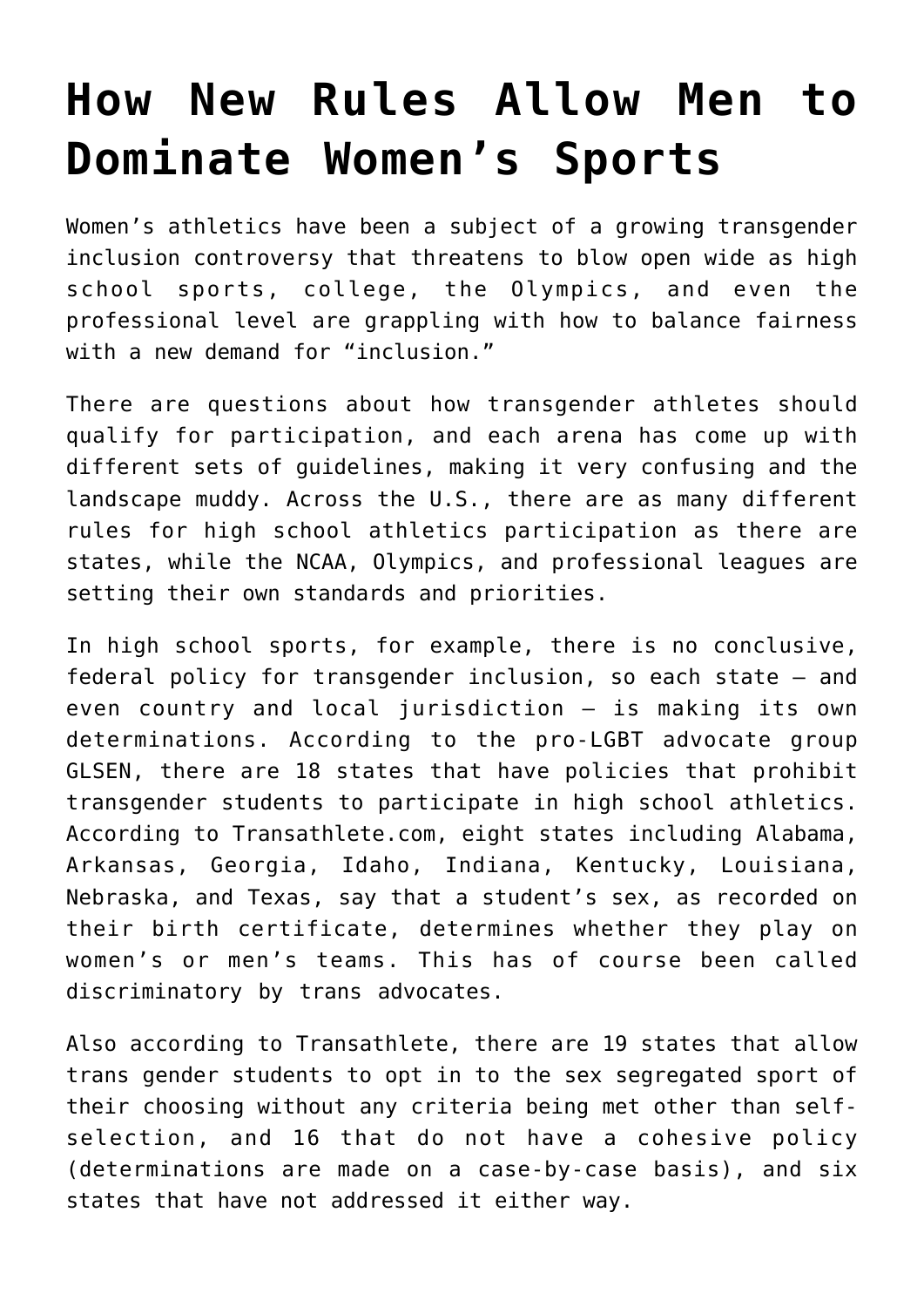All are bound by the federal Title IX statute that bars sexbased discrimination for programs that receive federal funding. But there is no clarity there, either. The Supreme Court [is currently deciding on cases](https://www.nytimes.com/2019/10/08/us/politics/supreme-court-gay-transgender.html) that would determine if "sex" as defined under the 1964 Civil Rights Law means "gender identity" and sexual orientatation. The rulings in these cases could have a broad impact on how schools and treat these issues going forward.

In [Alaska,](https://www.adn.com/sports/2016/05/27/at-alaska-state-track-meet-a-transgender-athlete-makes-her-mark/) one of the states that has no specific policy regarding trans athletes, Nattaphon "Ice" Wangyot was the first transgender athlete to run in the state in 2016. A senior at Haines High School at the time, he qualified for the girls 100- and 200-meters.

The event sparked opposition from the conservative group, Alaska Family Action, which held a press conference at the time. AFA's president James Minnery encapsulated the primary arguments that resonate today: "Allowing students to play on teams of the opposite sex disproportionately impacts female students, who will lose spots on a track, soccer and volleyball teams to male students who identify as female."

Connecticut faced significant [challenges](http://www.bpnews.net/53463/high-school-sports-and-transgender-athletes) when male-bodied trans gender student athletes Andraya Yearwood and Terry Miller ran in girls track & field events during the 2017-2019 seasons. They took first and second place in 2018 in the girls outdoor 100-meter state open championships and 2019 girls indoor 55-meter state open championships. Combined, they took "15 girls state championship titles and more than 40 opportunities to participate in higher-level competition from female track athletes in the last three years." Three female bodied runners have filed a [lawsuit](https://www.cbsnews.com/news/connecticut-transgender-athletes-face-federal-discrimination-complaint-from-females-over-title-ix-violations/) and in August 2019, the U.S. Department of Education opened an investigation into Connecticut's inclusive policy. This action was roundly **[criticized](https://slate.com/news-and-politics/2019/08/trump-education-department-title-ix-trans-athletes-discrimination.html)** by LGBT advocates.

North Carolina is one of the states that switched to an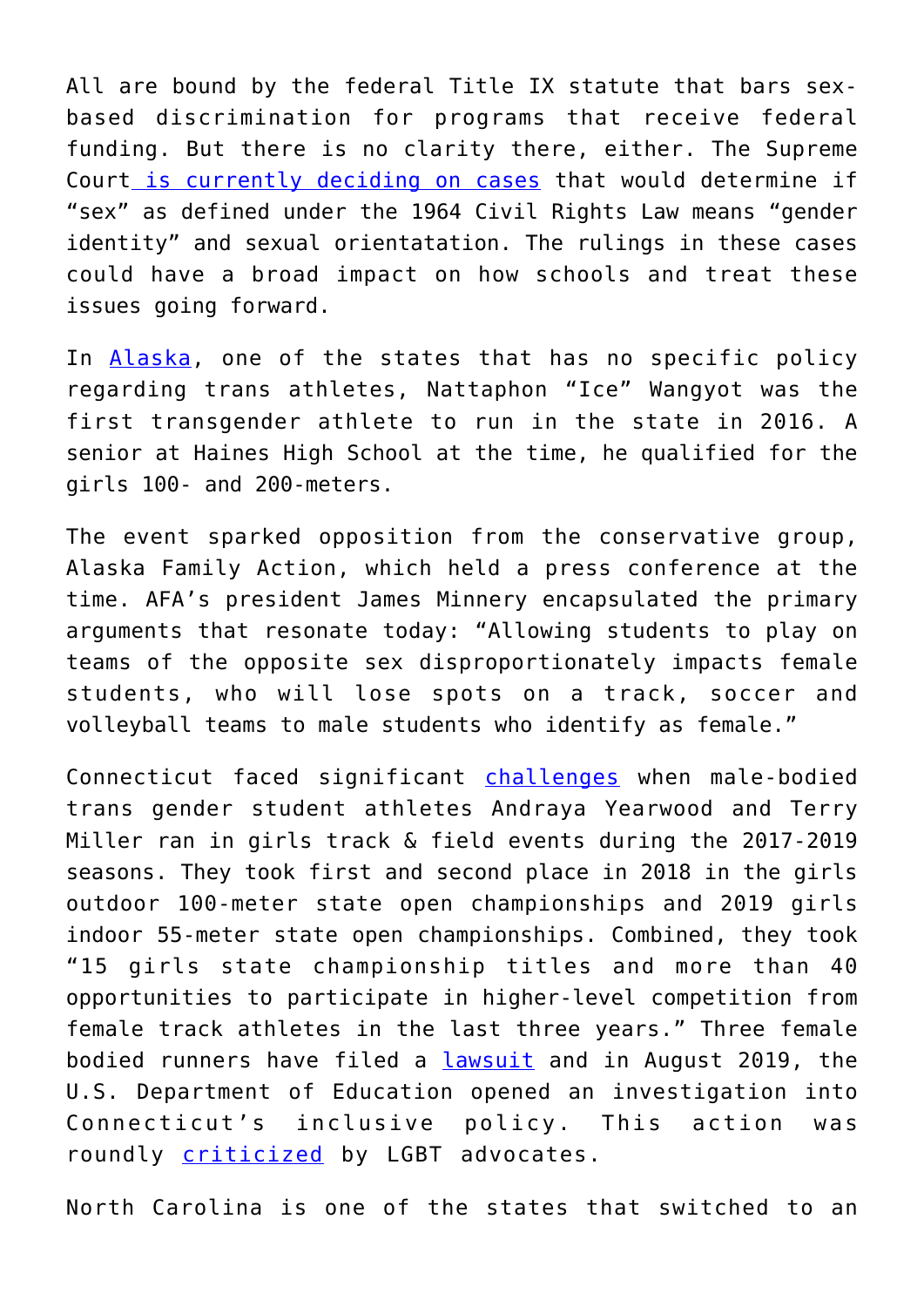inclusive policy in 2019. While the North Carolina rule had required that students must play for the sex recorded on their birth certificate, the new [rule](https://usatodayhss.com/2019/north-carolina-high-school-sports-step-toward-inclusion-transgender-athletes) allows students to complete a Gender Identity Request (GIR) form. This would be submitted by a school prior to the trans student's participation and "be based on the gender identification of that student in current school records and daily life activities in the school and community."

The old policy in Virginia required that students must have undergone sex reassignment surgery before participation, but this was changed in 2014 to allow inclusion for those who have begun hormone therapy, or who are "consistent" in their trans identity. Meanwhile in 2019, Arlington County, Virginia, pushed through [sweeping changes](https://www.apsva.us/wp-content/uploads/2019/05/J-2-PIP-2-Transgender-Youth-Updated-for-Feedback-1.pdf) to inclusion policies for local district schools. These changes include use of preferred pronouns, gender neutral washrooms and changing rooms, gender neutral uniforms, gender neutral awards, and the ability of transgender student athletes to apply to play for their opposite sex team as outlined in [current Virginial High School](https://www.nbc12.com/story/32114768/equality-virginia-vhsl-transgender-policy-leading-the-south-and-nation/) [League](https://www.nbc12.com/story/32114768/equality-virginia-vhsl-transgender-policy-leading-the-south-and-nation/) rules.

Missouri does not have a definitive policy, but state Senator Cindy O'Laughlin has [offered](https://www.newsweek.com/missouri-senator-wants-amend-state-constitution-force-schools-make-trans-athletes-compete-1475997) a resolution to amend the state constitution to ensure that students compete in sex-segregated sports that align with the sex recorded on their birth certificates. O'Laughlin's primary concern is for girls to compete on a fair playing field.

"If you have a daughter, and she has practiced and trained and done everything she could do to be excellent in a sport and if she enters a race and a male who now identifies as a female enters the race and wins, that's patently unfair," O'Laughlin charged in December.

The Kentucky 2019 governor's race was a **[battleground](https://www.nytimes.com/2019/11/03/us/politics/kentucky-transgender-school-sports.html)** for this issue between a Democrat who wanted transgender inclusion and a Republican who did not. The American Principles Project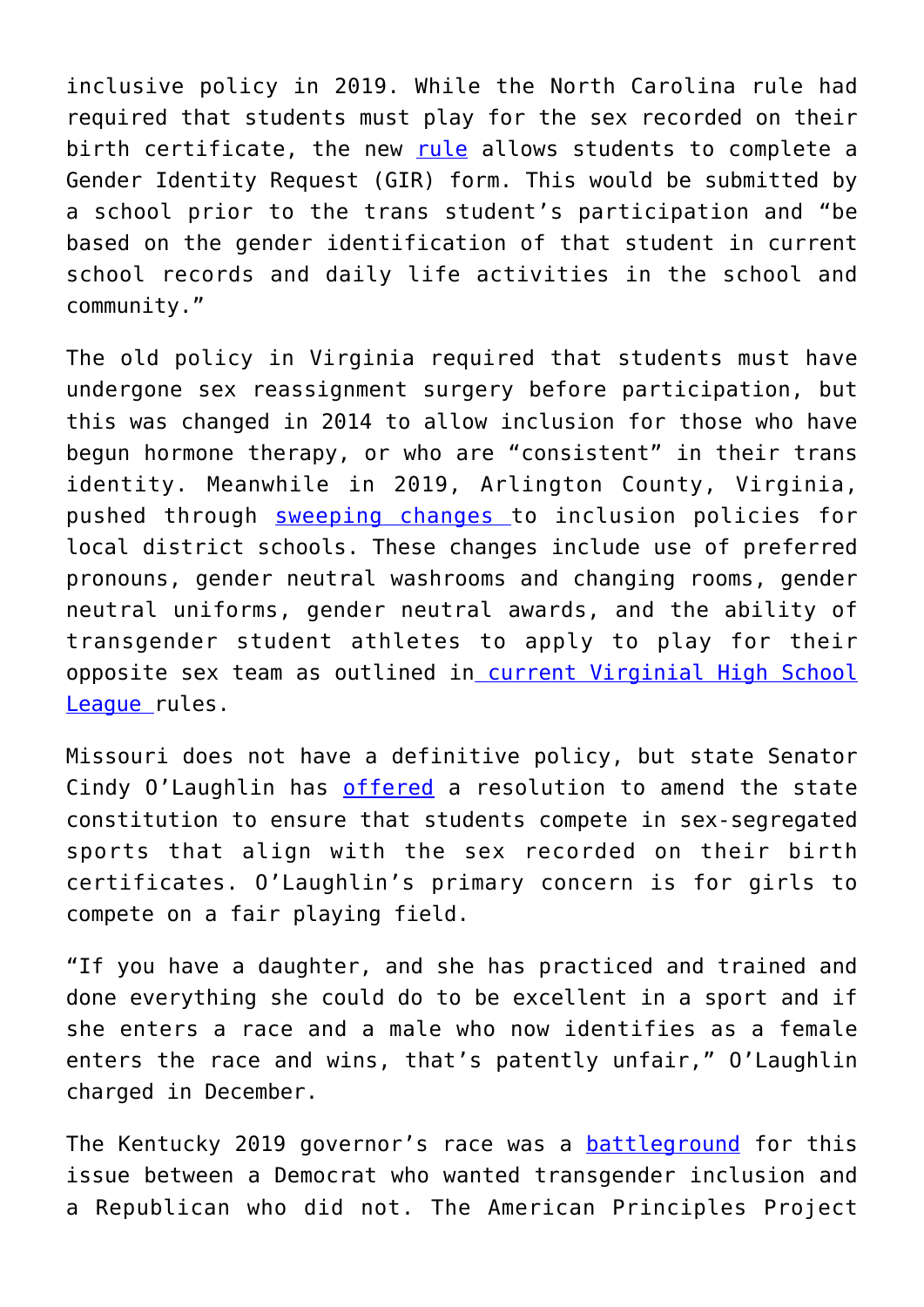launched an [ad](https://www.youtube.com/watch?v=Qm1gEdtl06M&feature=youtu.be) featuring two girls facing off in a wrestling match. The ref is about to declare a winner between the two competitors, when a boy steps into the frame, and is immediately awarded the victory. The ad condemned Democratic Kentucky Governor Andy Beshear for advocating for male-bodied trans gender student athletes inclusion in girls' athletics. Beshear went on to win the governorship.

The NCAA has its own policy at the college level. Adopted by the NCAA Executive Committee in April 2010, the NCAA Office of Inclusion issued a [resource](https://www.ncaa.org/sites/default/files/Transgender_Handbook_2011_Final.pdf) for how athletic programs will incorporate transgender athletes and furthermore, how to educate their teammates about it. The document was [updated](https://www.ncaa.org/sites/default/files/2018INC_Supporting_Transgender_And_Gender_Expansive_Student_Athletes_20180418.pdf) in 2018 and offers an extensive glossary of terms. There is barely a mention of the impact on non-trans teammates other than it's their responsibility to be inclusive of their gender non-conforming peers.

Sure, some lip service is given to concerns that male-bodied competitors in women's sports have an "unfair competitive advantage." The NCAA dismisses this concern as an incorrect assumption that "transgender women are not 'real' women," that male bodies "automatically give transgender women an unfair advantage" over female bodies, and that men could pretend to be transgender in order to compete with women.

The NCAA says that "these assumptions are not well founded," proclaiming it "not accurate" that biological men are stronger than women. The NCAA guidelines equate differences between men and women to the natural differences between any human beings, regardless of sex.

But a [study](https://www.sciencedaily.com/releases/2019/10/191015192942.htm) from the *British Journal of Sports Medicine* shows that when young women take testosterone, their athletic endurance increases. In the small sampling of 48 healthy, active women between the ages of 18-35, testosterone levels were increased over the course of 10 weeks from the standard women's range of .09 nmol/liter of blood to 4.3 nmol/liter.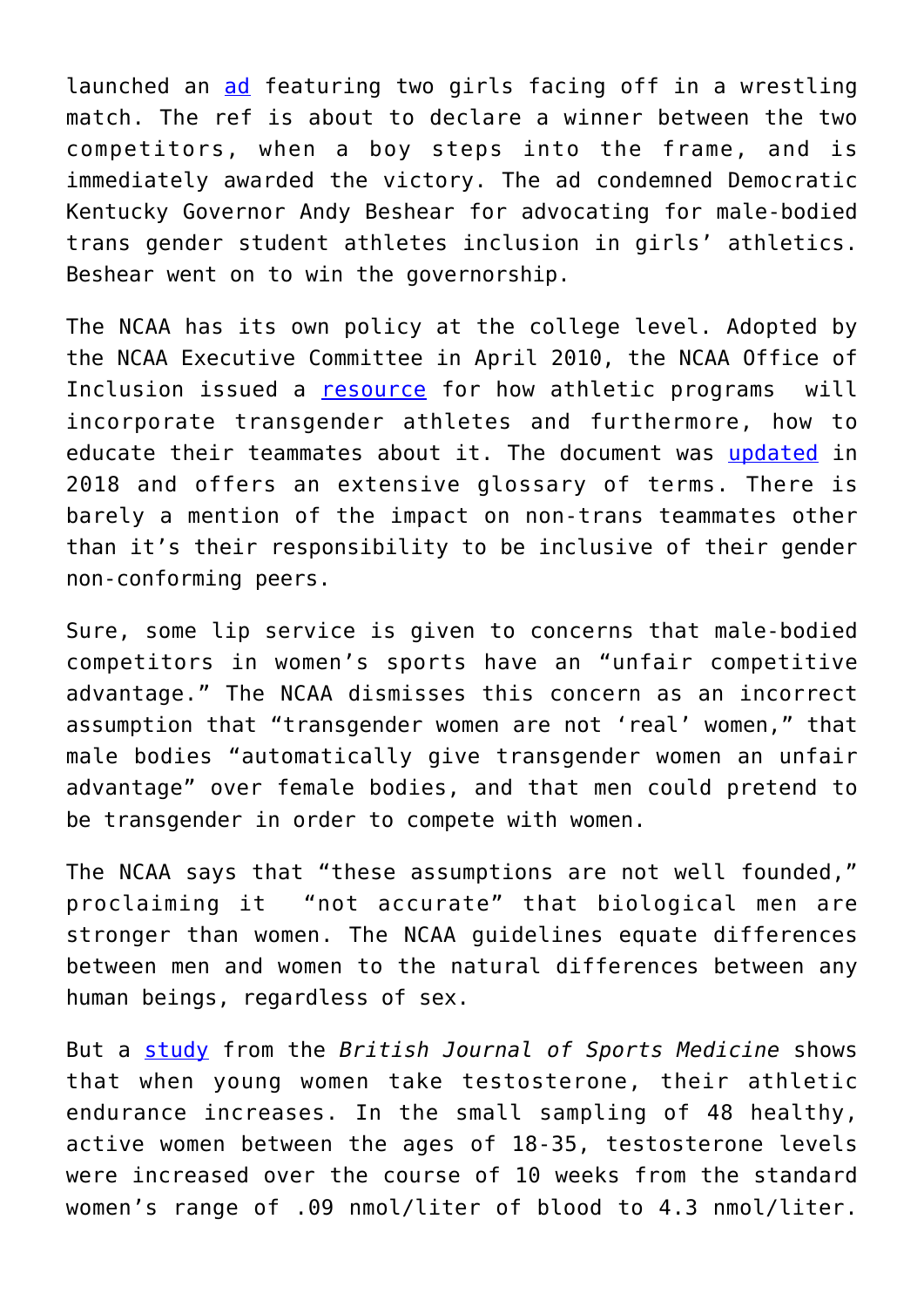The normal, healthy [range](https://www.realclearscience.com/articles/2019/04/19/what_is_a_normal_level_of_testosterone_110949.html) for men is 9.2 to 31.8 nmol/liter. The International Olympic Committee (IOC) [requires](https://www.channel4.com/news/factcheck/factcheck-what-is-the-row-about-transgender-athletes-all-about) that malebodied trans gender individuals who want to compete in women's events have lowered their testosterone levels to 10 nmol/liter for a period of 12 months or more.

In October, male-bodied, University of Montana runner June Eastwood was [named](https://www.washingtontimes.com/news/2019/oct/30/june-eastwood-montana-transgender-runner-named-big/) the NCAA Women's Cross Country Athlete of the Week by the Big Sky Conference. Three months into Eastwood's testosterone suppression treatment she noticed a decrease in her athletic ability, from endurance to muscle strength. [According](https://www.runnersworld.com/runners-stories/a28875180/june-eastwood-first-transgender-runner-di-cross-country/) to *Runner's World*, Eastwood's coach, University of Montana's Brian Schweyen, said that "June's times, intervals, and training in workouts don't compare" to her previous times, prior to testosterone suppression.

A [guidebook](https://d31kydh6n6r5j5.cloudfront.net/uploads/sites/161/2019/08/hormones_MTF.pdf) for male to female trans gender individuals explains the effects of estrogen on male bodies: Within one to three months, skin will be softer, muscle mass will decrease while body fat increases and distributes along a more feminine pattern.

CeCe Telfer ran **[track](https://www.letsrun.com/news/2019/05/what-no-one-is-telling-you-an-athlete-who-ran-ncaa-track-as-a-man-for-3-years-just-won-an-ncaa-womens-title/)** for Franklin Pierce University, and won the 2019 NCAA Division II Outdoor Track & Field Championships in the women's 400-meter hurdles. Her first place time of 57.53 seconds was far faster than the second place time of 59.21 seconds. Telfer ran for the Division II men's team for the first three years of her college track & field career, and never made it to nationals in the men's category. While Telfer is now a national women's champion, she was ranked 200th in the men's events in 2016, and 390th in 2017. Telfer [underwent](https://www.wmur.com/article/franklin-pierce-universitys-cece-telfer-wins-womens-400-meter-hurdles-at-ncaa-championship/27672763) 12 months of testosterone suppression before competing in, and dominating, women's track and field events. Telfer has [dreams](https://www.outsports.com/2019/12/26/21034806/outsports-female-athlete-year-cece-telfer-ncaa-transgender) of competing for Olympic gold in the 2020 Tokyo games.

Outside the U.S., transgender women are dominating women's sports. Male-bodied cyclist Veronica Ivey (nee Rachel